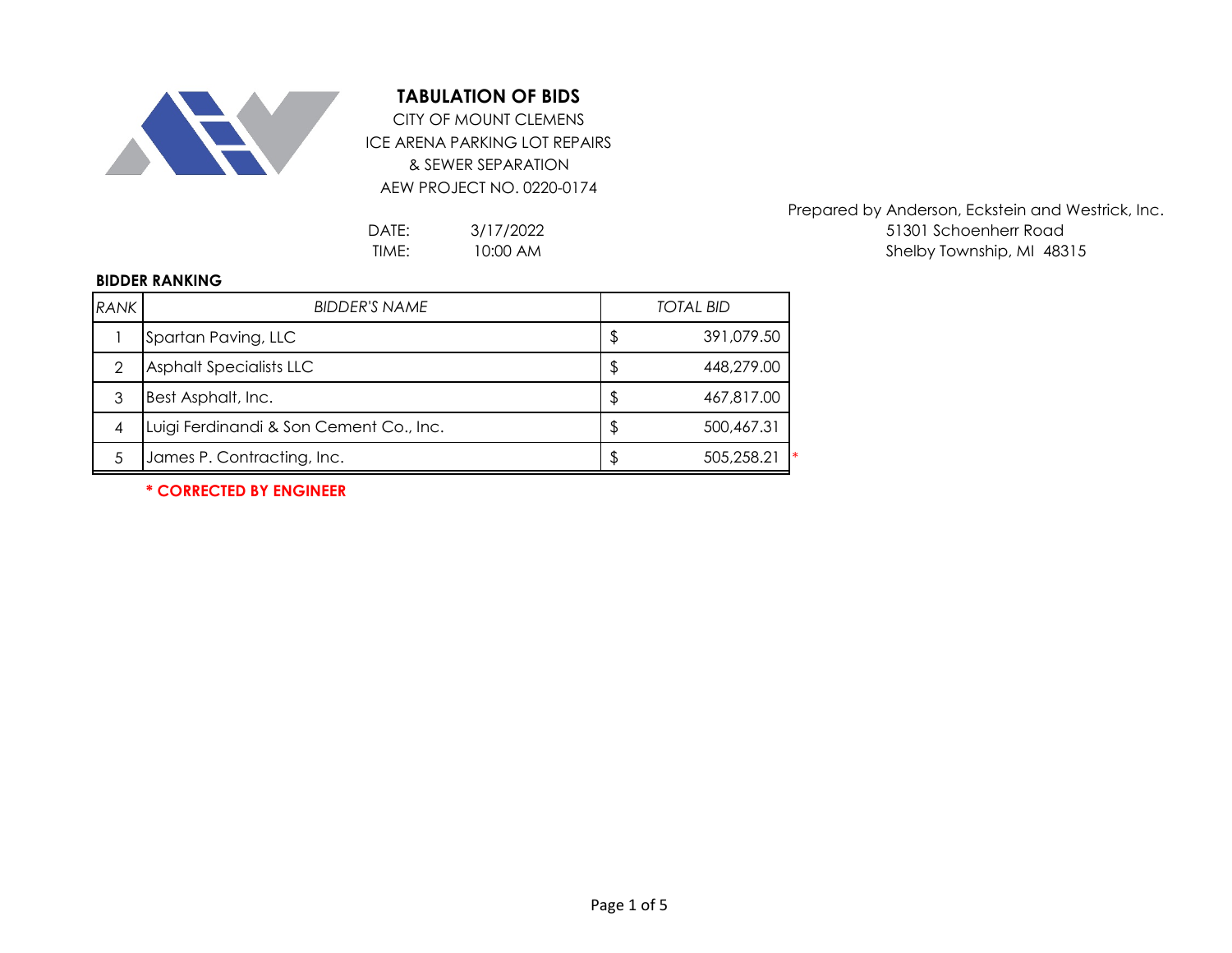**TABULATION OF BIDS** 



Item No.

> $\mathbf{1}$ . 2. 3. 4. 5. 6. 7. 8. 9.  $10.$  $11.$

 $12.$ 

 $13.$ 

 $14.$ 

 $15.$ 

16.

 $17.$ 

18.

19.

20.

 $21.$ 

22.

23.

24.

25.

26.

27.

28.

29.

Sign, Type IIIA

Post, Steel, 3 lb

Site Restoration

Dr Structure, Rem

Erosion Control, Silt Fence

\_Traffic Control and Maintenance

Culv, End, Rem, 24 inch to 48 inch

Dr Structure Cover, Adj, Case 1

Conc Pavt, Misc, Nonreinf, 8 inch

\_Curb Face Sidewalk, Conc, 4 inch

\_Pavt Mrkg, Waterborne, 4 inch Blue

Pavt Mrkg, Waterborne, 4 inch, White

\_Pavt Mrkg, Waterborne, 6 inch, Crosswalk

\_Pavt Mrkg, Waterborne, 24 inch, Stop Bar

Erosion Control, Inlet Protection, Fabric Drop

\_Soil Erosion and Sedimentation Control Permit

\_Pavt Mrkg, Waterborne, Handicap Accessible Symbol, Blue

Dr Structure, Adj, Add Depth

|                              | CITY OF MOUNT CLEMENS<br>ICE ARENA PARKING LOT REPAIRS<br>& SEWER SEPARATION<br>AEW PROJECT NO. 0220-0174 |                       |       | Spartan Paving, LLC<br>2300 Dixie Hwy.<br>Waterford, MI 48328 |            | <b>Asphalt Specialists LLC</b><br>1780 E. Highwood<br>Pontiac, MI 48340 |            | Best Asphalt, Inc.<br>6334 N. Beverly Plaza<br>Romulus, MI 48174 |            |
|------------------------------|-----------------------------------------------------------------------------------------------------------|-----------------------|-------|---------------------------------------------------------------|------------|-------------------------------------------------------------------------|------------|------------------------------------------------------------------|------------|
|                              | Description                                                                                               | Estimated<br>Quantity | Units | Unit Price                                                    | Amount     | Unit Price                                                              | Amount     | Unit Price                                                       | Amount     |
| Mobilization, 3% Max.        |                                                                                                           |                       | LS    | 10,000.00                                                     | 10,000.00  | 12,000.00                                                               | 12,000.00  | 12,000.00                                                        | 12,000.00  |
| Cold Milling HMA Surface     |                                                                                                           | 14,500                | Syd   | 2.00                                                          | 29,000.00  | 2.00                                                                    | 29,000.00  | 3.50                                                             | 50,750.00  |
| Pavt, Rem                    |                                                                                                           | 1,400                 | Syd   | 9.25                                                          | 12,950.00  | 12.00                                                                   | 16,800.00  | 10.00                                                            | 14,000.00  |
| Sidewalk, Rem                |                                                                                                           | 90                    | Syd   | 12.00                                                         | 1,080.00   | 16.00                                                                   | 1,440.00   | 17.00                                                            | 1,530.00   |
|                              | _Driveway, Nonreinf Conc, 8 inch, Modified                                                                | 120                   | Syd   | 70.00                                                         | 8,400.00   | 82.00                                                                   | 9,840.00   | 79.00                                                            | 9,480.00   |
| _Sidewalk Ramp, Conc, 8 inch |                                                                                                           | 430                   | Sft   | 10.00                                                         | 4,300.00   | 12.00                                                                   | 5,160.00   | 11.00                                                            | 4,730.00   |
| Detectable Warning Surface   |                                                                                                           | 50                    | Ft    | 55.00                                                         | 2,750.00   | 64.00                                                                   | 3,200.00   | 55.00                                                            | 2,750.00   |
| Aggregate Base, 8 inch       |                                                                                                           | 1,750                 | Syd   | 15.25                                                         | 26,687.50  | 13.00                                                                   | 22,750.00  | 12.00                                                            | 21,000.00  |
| <b>HMA, 36A</b>              |                                                                                                           | 1,625                 | Ton   | 105.00                                                        | 170,625.00 | 125.00                                                                  | 203,125.00 | 121.00                                                           | 196,625.00 |
| <b>HMA, 13A</b>              |                                                                                                           | 160                   | Ton   | 126.00                                                        | 20,160.00  | 140.00                                                                  | 22,400.00  | 128.00                                                           | 20,480.00  |
|                              | Curb and Gutter, Conc, Det F1, Modified                                                                   | 1,010                 | Ft    | 27.50                                                         | 27,775.00  | 33.00                                                                   | 33,330.00  | 26.00                                                            | 26,260.00  |

700.00

250.00

85.00

10.00

0.30

 $0.30$ 

40.00

 $0.45$ 

30.00

89.00

5.00

1.28

125.00

250.00

5,000.00

9,000.00

600.00

200.00

 $\mathbf{3}$ 

6

70

340

700

7,360

 $17$ 

140

20

 $11$ 

100

 $\,8\,$ 

3,150

 $\mathbf{1}$ 

 $\mathbf{1}$ 

 $\mathbf{1}$ 

 $\mathbf{1}$ 

 $\mathbf{1}$ 

Ea

Ft

Syd

Sft

 $F<sub>t</sub>$ 

 $F<sup>†</sup>$ 

Ea

Ft

 $F<sup>†</sup>$ 

Sft

 $F<sub>t</sub>$ 

Ea

Ft

LS

LS

LS

Ea

Ea

2,100.00

1,500.00

5,950.00

3,400.00

210.00

2,208.00

680.00

63.00

600.00

979.00

500.00

1,000.00

4,032.00

250.00

5,000.00

9,000.00

600.00

200.00

450.00

150.00

99.00

12.00

 $0.40$ 

 $0.40$ 

46.00

 $0.55$ 

3.00

76.00

11.00

120.00

3.00

1,500.00

3,600.00

8,000.00

840.00

380.00

1,350.00

900.00

6,930.00

4,080.00

280.00

2,944.00

782.00

77.00

60.00

836.00

1,100.00

960.00

9,450.00

1,500.00

3,600.00

8,000.00

840.00

380.00

500.00

500.00

99.00

8.50

 $0.45$ 

 $0.45$ 

25.00

10.00

10.00

25.00

16.00

100.00

1,000.00

5,000.00

3,500.00

1,000.00

250.00

1.50

1,500.00

3,000.00

6,930.00

2.890.00

315.00

3,312.00

425.00

1,400.00

200.00

275.00

1,600.00

800.00

4,725.00

1,000.00

5,000.00

3,500.00

1,000.00

250.00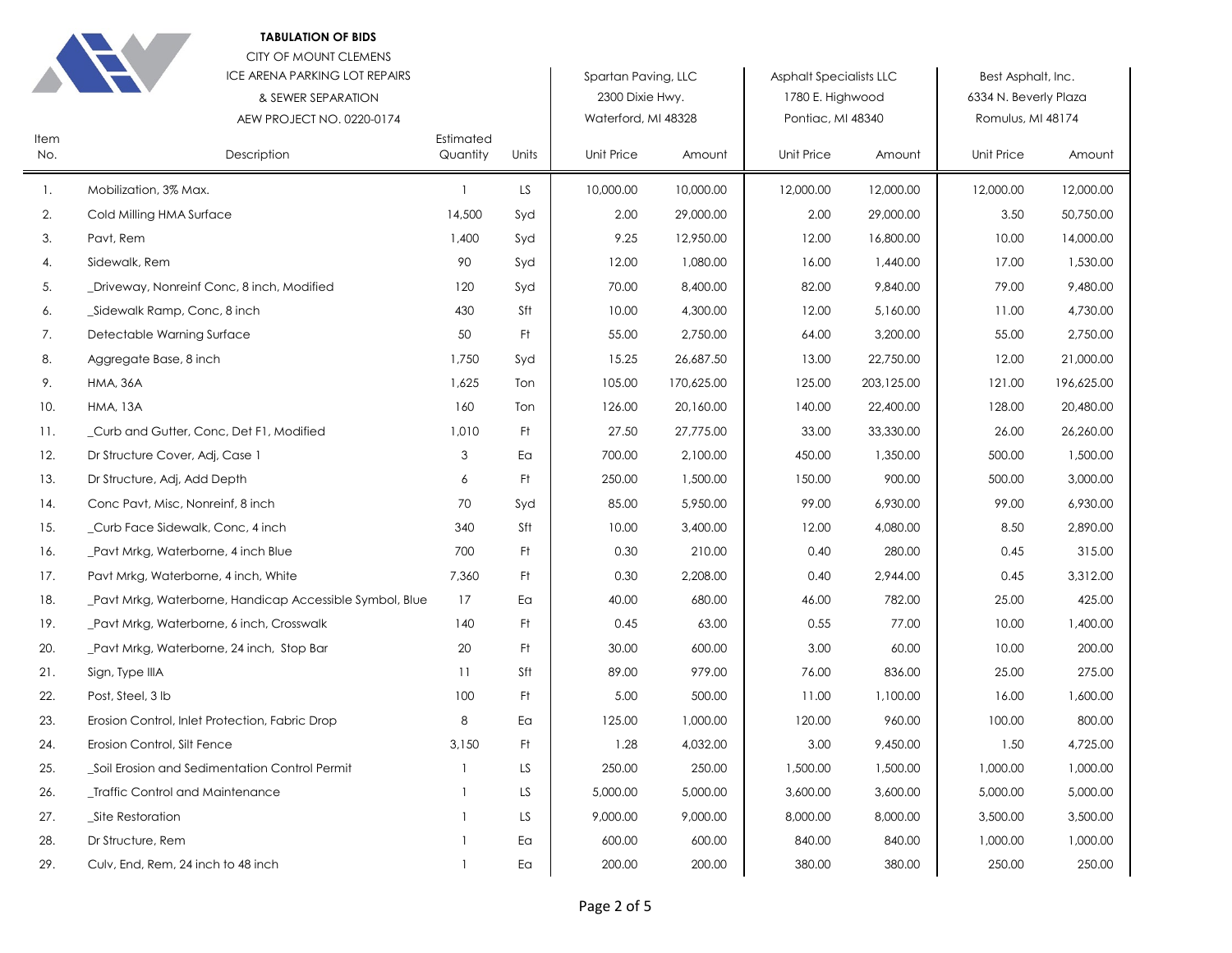**TABULATION OF BIDS**



CITY OF MOUNT CLEMENS

|      | ICE ARENA PARKING LOT REPAIRS                   |                         |       | Spartan Paving, LLC                    |            | <b>Asphalt Specialists LLC</b>        |            | Best Asphalt, Inc.                         |            |
|------|-------------------------------------------------|-------------------------|-------|----------------------------------------|------------|---------------------------------------|------------|--------------------------------------------|------------|
|      | & SEWER SEPARATION<br>AEW PROJECT NO. 0220-0174 |                         |       | 2300 Dixie Hwy.<br>Waterford, MI 48328 |            | 1780 E. Highwood<br>Pontiac, MI 48340 |            | 6334 N. Beverly Plaza<br>Romulus, MI 48174 |            |
| Item |                                                 | Estimated               |       |                                        |            |                                       |            |                                            |            |
| No.  | Description                                     | Quantity                | Units | Unit Price                             | Amount     | Unit Price                            | Amount     | <b>Unit Price</b>                          | Amount     |
| 30.  | Sewer, Rem, 24 inch to 48 inch                  | 25                      | Ft    | 15.00                                  | 375.00     | 15.00                                 | 375.00     | 20.00                                      | 500.00     |
| 31.  | Sewer Bulkhead, 12 inch                         | $\overline{2}$          | Ea    | 125.00                                 | 250.00     | 175.00                                | 350.00     | 600.00                                     | 1,200.00   |
| 32.  | Sewer Bulkhead, 24 inch                         | $\overline{2}$          | Ea    | 250.00                                 | 500.00     | 280.00                                | 560.00     | 900.00                                     | 1,800.00   |
| 33.  | Sewer, Abandon, Less than 24 inch               | 175                     | Ft    | 14.00                                  | 2,450.00   | 16.00                                 | 2,800.00   | 20.00                                      | 3,500.00   |
| 34.  | Sewer, Abandon, 24 inch to 48 inch              | 90                      | Ft    | 30.00                                  | 2,700.00   | 17.00                                 | 1,530.00   | 20.00                                      | 1,800.00   |
| 35.  | Dr Structure, 48 inch dia                       | 2                       | Ea    | 3,600.00                               | 7,200.00   | 3,500.00                              | 7,000.00   | 7,500.00                                   | 15,000.00  |
| 36.  | Dr Structure, 60 inch dia                       |                         | Ea    | 4,700.00                               | 4,700.00   | 4,500.00                              | 4,500.00   | 9,600.00                                   | 9,600.00   |
| 37.  | _Dr Structure, Special                          |                         | Ea    | 4,000.00                               | 4,000.00   | 7,000.00                              | 7,000.00   | 12,000.00                                  | 12,000.00  |
| 38.  | Dr Structure Cover                              |                         | Ea    | 625.00                                 | 625.00     | 750.00                                | 750.00     | 800.00                                     | 800.00     |
| 39.  | Sewer, CI B, 24 inch, Tr Det B                  | 45                      | Ft.   | 75.00                                  | 3,375.00   | 105.00                                | 4,725.00   | 125.00                                     | 5,625.00   |
| 40.  | Sewer, CI C, 30 inch, Tr Det B                  | 50                      | Ft.   | 90.00                                  | 4,500.00   | 107.00                                | 5,350.00   | 158.00                                     | 7,900.00   |
| 41.  | Riprap, Plain, 6 to 12 Fieldstone               | 25                      | Syd   | 80.00                                  | 2,000.00   | 48.00                                 | 1,200.00   | 100.00                                     | 2,500.00   |
| 42.  | _Sewer, PVC, Sch 40, 6 inch, Tr Det A           | 15                      | Ft.   | 30.00                                  | 450.00     | 85.00                                 | 1,275.00   | 40.00                                      | 600.00     |
| 43.  | Dr Structure Cover, Type D4                     |                         | Ea    | 600.00                                 | 2,400.00   | 750.00                                | 3,000.00   | 800.00                                     | 3,200.00   |
| 44.  | _Dr Structure Cover, Type C2                    | 2                       | Ea    | 600.00                                 | 1,200.00   | 750.00                                | 1,500.00   | 800.00                                     | 1,600.00   |
| 45.  | _Parking Blocks, Rem, Salv, Replace             | 41                      | Ea    | 20.00                                  | 820.00     | 40.00                                 | 1,640.00   | 35.00                                      | 1,435.00   |
| 46.  | Parking Blocks, Replace                         | 5                       | Ea    | 75.00                                  | 375.00 *   | 90.00                                 | 450.00     | 90.00                                      | 450.00     |
| 47.  | _Parking Block, Rem                             | 58                      | Ea    | 20.00                                  | 1,160.00   | 20.00                                 | 1,160.00   | 10.00                                      | 580.00     |
|      |                                                 | <b>TOTAL AMOUNT BID</b> |       | - \$                                   | 391,079.50 | \$                                    | 448,279.00 | \$                                         | 467,817.00 |

\* CORRECTED BY ENGINEER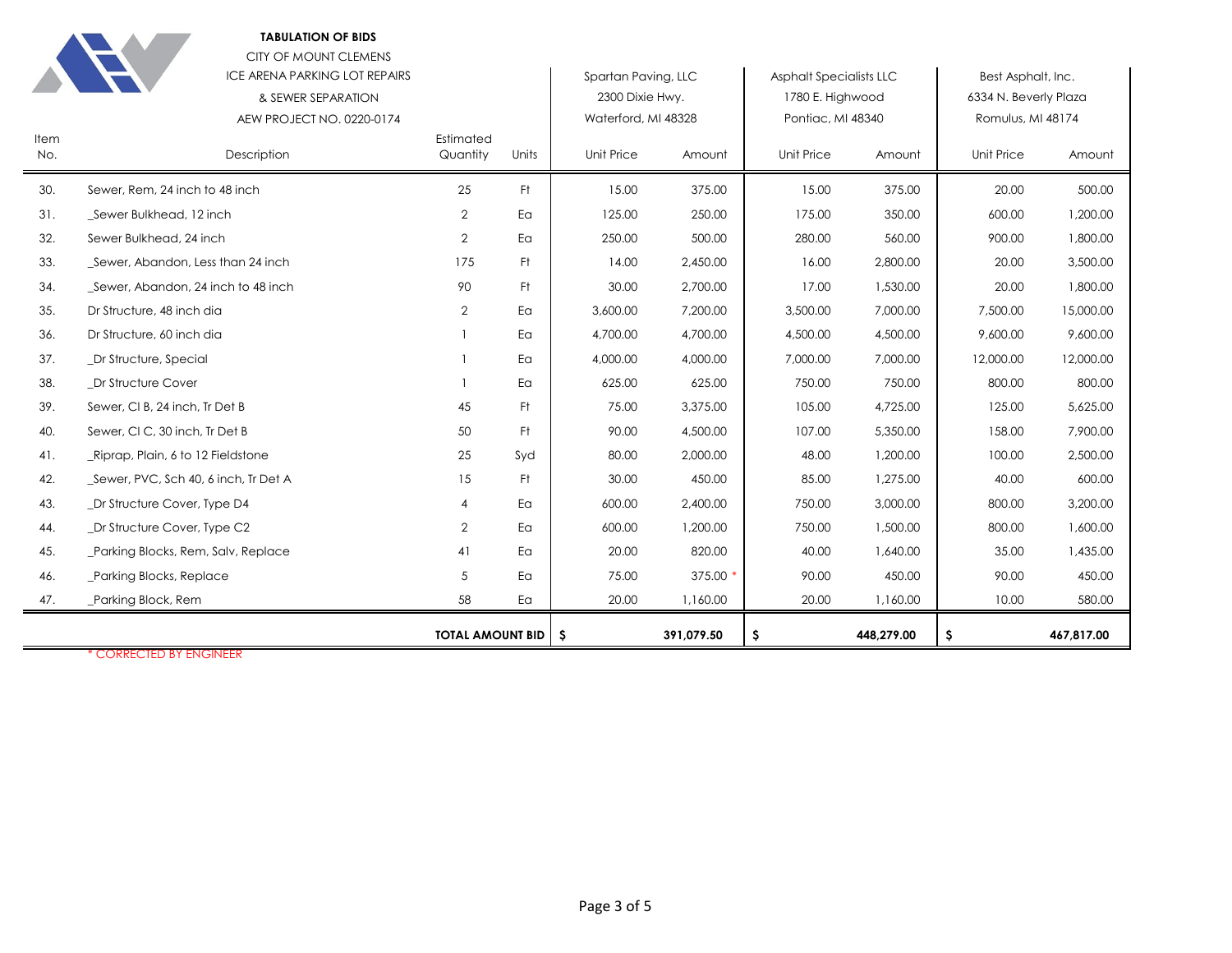|  | <b>TABULATION OF BIDS</b> |  |  |
|--|---------------------------|--|--|
|--|---------------------------|--|--|

18. Pavt Mrkg, Waterborne, Handicap Accessible Symbol, Blue 17 Ea 19. Pavt Mrkg, Waterborne, 6 inch, Crosswalk 140 Ft 20. Pavt Mrkg, Waterborne, 24 inch, Stop Bar 20 Ft 21. Sign, Type IIIA 21. Sign, Type III 22. Post, Steel, 3 lb 100 Ft 23. Erosion Control, Inlet Protection, Fabric Drop 8 Ea 24. Erosion Control, Silt Fence 3,150 Ft 25. Soil Erosion and Sedimentation Control Permit 1 LS 26. Let Traffic Control and Maintenance 26. 2012 12:30 27. Site Restoration 27. Site Restoration 2. 28. Dr Structure, Rem 1 Ea 29. Culv, End, Rem, 24 inch to 48 inch 1 and 1 Ea



Item

|                    | <b>CITY OF MOUNT CLEMENS</b>               |                       |       |                                         |            |                            |            |  |
|--------------------|--------------------------------------------|-----------------------|-------|-----------------------------------------|------------|----------------------------|------------|--|
|                    | <b>ICE ARENA PARKING LOT REPAIRS</b>       |                       |       | Luigi Ferdinandi & Son Cement Co., Inc. |            | James P. Contracting, Inc. |            |  |
|                    | & SEWER SEPARATION                         |                       |       | 16481 Common Rd                         |            | 67222 Van Dyke             |            |  |
|                    | AEW PROJECT NO. 0220-0174                  |                       |       | Roseville, MI 48066                     |            | Washington, MI 48095       |            |  |
| <b>Item</b><br>No. | Description                                | Estimated<br>Quantity | Units | Unit Price                              | Amount     | Unit Price                 | Amount     |  |
| $\mathbf{1}$ .     | Mobilization, 3% Max.                      |                       | LS    | 10,000.00                               | 10,000.00  | 14,716.26                  | 14,716.26  |  |
| 2.                 | Cold Milling HMA Surface                   | 14,500                | Syd   | 3.25                                    | 47,125.00  | 3.75                       | 54,375.00  |  |
| 3.                 | Pavt, Rem                                  | 1,400                 | Syd   | 8.09                                    | 11,326.00  | 11.50                      | 16,100.00  |  |
| 4.                 | Sidewalk, Rem                              | 90                    | Syd   | 8.09                                    | 728.10     | 23.00                      | 2,070.00   |  |
| 5.                 | _Driveway, Nonreinf Conc, 8 inch, Modified | 120                   | Syd   | 92.89                                   | 11,146.80  | 77.00                      | 9,240.00   |  |
| 6.                 | Sidewalk Ramp, Conc, 8 inch                | 430                   | Sft   | 10.32                                   | 4,437.60   | 10.70                      | 4,601.00   |  |
| 7.                 | Detectable Warning Surface                 | 50                    | Ft.   | 42.50                                   | 2,125.00   | 53.50                      | 2,675.00   |  |
| 8.                 | Aggregate Base, 8 inch                     | 1,750                 | Syd   | 28.00                                   | 49,000.00  | 16.00                      | 28,000.00  |  |
| 9.                 | <b>HMA, 36A</b>                            | 1,625                 | Ton   | 140.00                                  | 227,500.00 | 107.00                     | 173,875.00 |  |
| 10.                | <b>HMA, 13A</b>                            | 160                   | Ton   | 140.00                                  | 22,400.00  | 120.75                     | 19,320.00  |  |
| 11.                | Curb and Gutter, Conc, Det F1, Modified    | 1,010                 | Ft.   | 29.10                                   | 29,391.00  | 30.00                      | 30,300.00  |  |
| 12.                | Dr Structure Cover, Adj, Case 1            | 3                     | Ea    | 230.00                                  | 690.00     | 642.00                     | 1,926.00   |  |
| 13.                | Dr Structure, Adj, Add Depth               | 6                     | Ft.   | 80.00                                   | 480.00     | 642.00                     | 3,852.00   |  |
| 14.                | Conc Pavt, Misc, Nonreinf, 8 inch          | 70                    | Syd   | 92.89                                   | 6,502.30   | 91.75                      | 6,422.50   |  |
| 15.                | _Curb Face Sidewalk, Conc, 4 inch          | 340                   | Sft   | 9.25                                    | 3,145.00   | 14.80                      | 5,032.00   |  |
| 16.                | _Pavt Mrkg, Waterborne, 4 inch Blue        | 700                   | Ft.   | 0.25                                    | 175.00     | 0.55                       | 385.00     |  |
| 17.                | Pavt Mrkg, Waterborne, 4 inch, White       | 7,360                 | Ft    | 0.25                                    | 1,840.00   | 0.50                       | 3,680.00   |  |

32.00 544.00 12.85 218.45 0.37 51.80 0.85 119.00 0.62 12.40 4.15 83.00 83.75 921.25 30.00 330.00 15.62 1,562.00 31.00 3,100.00 156.25 1,250.00 130.00 1,040.00 1.69 5,323.50 3.00 9,450.00 1,000.00 1,000.00 700.00 700.00 4,000.00 4,000.00 15,745.00 15,745.00 2,700.00 2,700.00 16,450.00 16,450.00 500.00 500.00 620.00 620.00 231.25 231.25 620.00 620.00